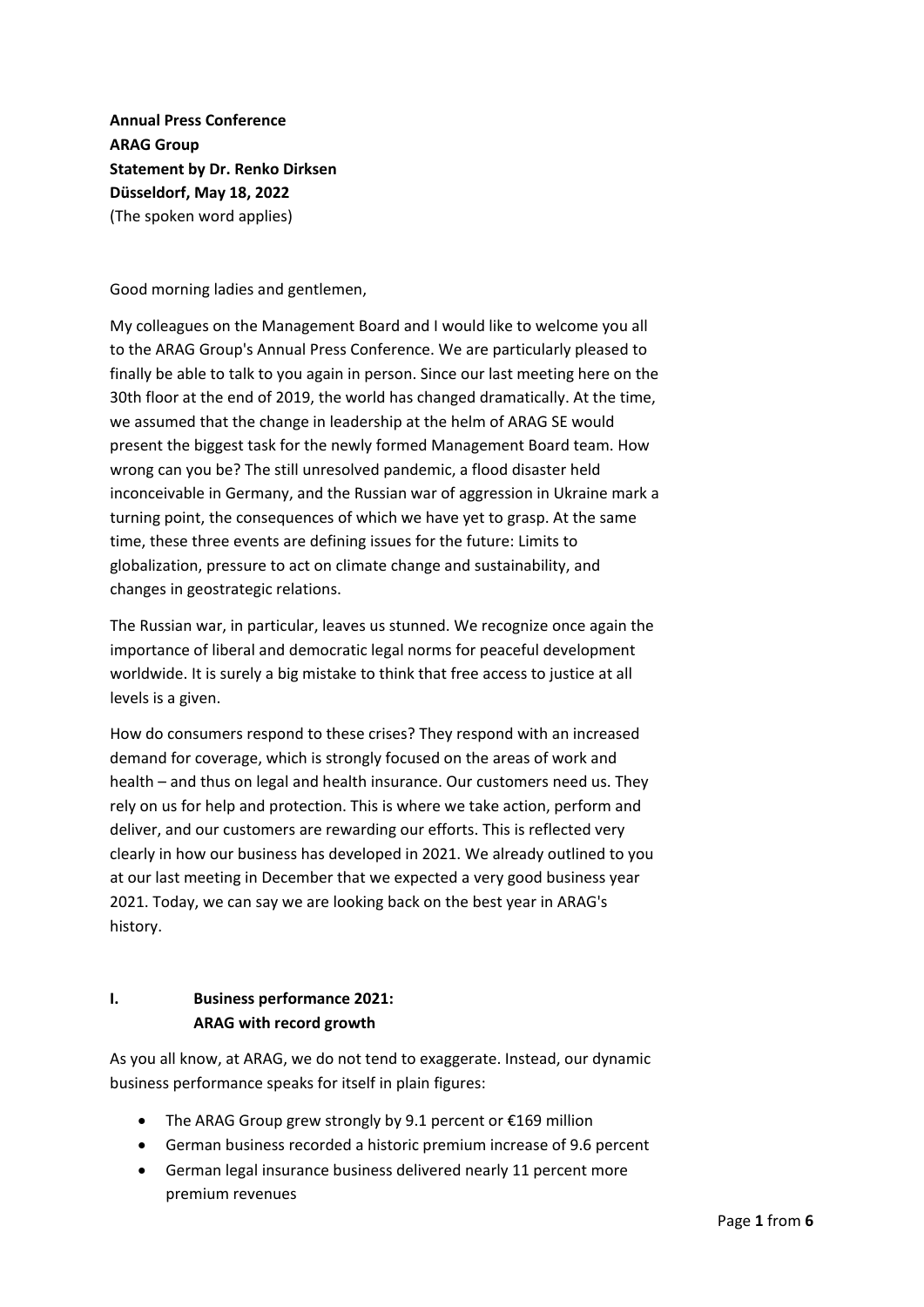- In the international legal insurance business, premium growth amounted to 7.8 percent
- Health insurance increased its revenues by 12.6 percent
- The number of ARAG customers in Germany rose again significantly, in fact by 91,000 on balance
- The underwriting result sets another record at €118.2 million

The year 2021 thus continues the positive trend of previous years, which was reinforced by the pandemic, although we had prepared for a different development. Thanks to our modern product portfolio and well-timed introduction of new rates, we have been able to meet the coverage needs of our customers very well.

This is documented by every single key figure of the ARAG Group. Our **premium income** rose **from € 1.85 billion to € 2.01 billion.** That is not only an increase of almost 10 percent. We have also achieved our premium target, set for the end of 2022, one year early. It would have been easy for us to take it easy under the pretext of the pandemic. However, that would not have done justice to the ambition and demands of our entire team, both nationally and internationally.

Ladies and gentlemen, I can say with pride and pleasure: in the **German market,** things could not have gone better for ARAG. Our revenues there amounted to **almost €1.2 billion, up from €1.08 billion in the previous year**. As already mentioned, this is based on a net gain in customers, who we were able to convince anew of the value of our products.

**International business** again generated significantly more momentum in the reporting year and grew by 8.5 percent to €823.6 million (previous year: €759.1 million). Particularly in Spain, we felt the effects of the pandemic crisis most strongly in 2020. By 2021 the impact had receded. We were able to increase there by 6.8 percent.

ARAG also achieved significant growth in **Scandinavia** (with a plus of 30.4 percent/euro basis), in **Italy** (we grew by 10.4 percent), in **Austria** (by 7.5 percent) and in the **USA** (we increased by 4.6 percent/euro basis).

I will continue on the American continent for a moment. As you already know, ARAG acquired DAS Legal Protection in **Canada** in March 2021. The integration of the business has now been completed by schedule. Our newly formed company has been operating under the name **ARAG Legal Solutions Inc.** since the beginning of 2022. The Canadian legal insurance market offers us promising opportunities and solid growth potential. We are thereby further advancing our successful international expansion strategy. ARAG Legal Solutions Inc. is operating on the Canadian market as a managing general agent (MGA).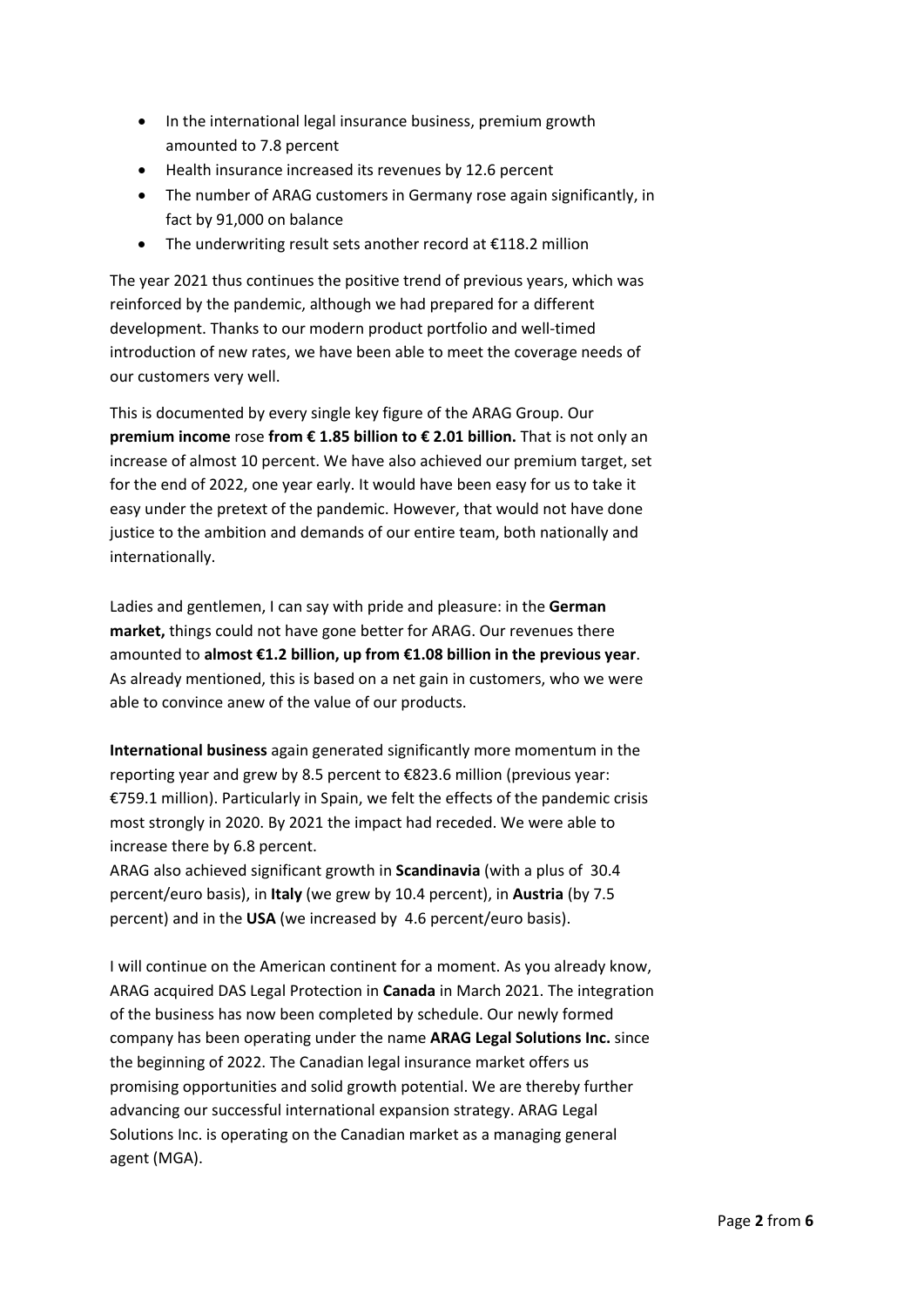Now, let me briefly outline the development of the various Group segments:

- **Legal insurance**, the largest segment, was again in top form, delivering premium growth of **over €100 million to €1.26 billion** (previous year: €1.15 billion) helping to further consolidate ARAG's leading position as the **world's leading legal insurance provider.** ARAG **supported its legal insurance customers worldwide 1.2 million times in claims and consulting cases.** This corresponds to the previous year's level. In Germany, customers called on our services 559,000 times (previous year: 556,000).
- **ARAG Health** continues to boom. Revenues in this segment again rose strongly **by € 54 million to € 484.4 million,** following € 430 million in the previous year. The decisive factor here was once again excellent business with our full-cost rates. Premium adjustments were low at 1 percent of monthly premiums.
- The **Composites segment** recovered in 2021 from pandemic-related declines. Revenues **increased by 4.2 percent to € 274.5 million**. The flood disaster in Germany had only a mild impact on ARAG in relation to competitors. The corresponding gross claims expenditure was  $\epsilon$  25 million. After reinsurance, a net expense of € 3 million remained.

In summary, the following applies for all Group segments: they provided good and solid earning contributions. In other words, ARAG has a very robust business setup.

For the first time, we can provide details concerning **EU taxonomy in the nonfinancial declaration (NFD)** of our sustainability report. ARAG's situation is peculiar in that under EU regulations the legal insurance business as well as the health insurance business by type of life are not taxonomy-eligible. The ratio of **taxonomy-eligible insurance benefits** in the Group was **9.3 percent** in the year under review. In the **capital investment section**, the proportion of **taxonomyeligible assets** was **8.3 percent.** 

## **ARAG improves earning power in spite of premium growth: Underwriting result again at a record level**

Ladies and gentlemen, the record growth of 2021 is very solidly financed. We are growing and have once again been able to enhance ARAG's earning power. In the year under review, the Group again proved itself to be a company with well-oiled processes. **At €118 million,** the **underwriting result** reached another all-time high and was 5 percent above the already excellent prior-year figure (€112 million). The **most profitable Group segment is legal insurance**, with a technical result of €96 million (previous year: €83.2 million).

The **combined ratio** in the Group increased to 89.2 percent (previous year: 87.6 percent). This reflects the growth effects in claims and cost development. **Claims expenditures increased** across all segments and came to €1.03 billion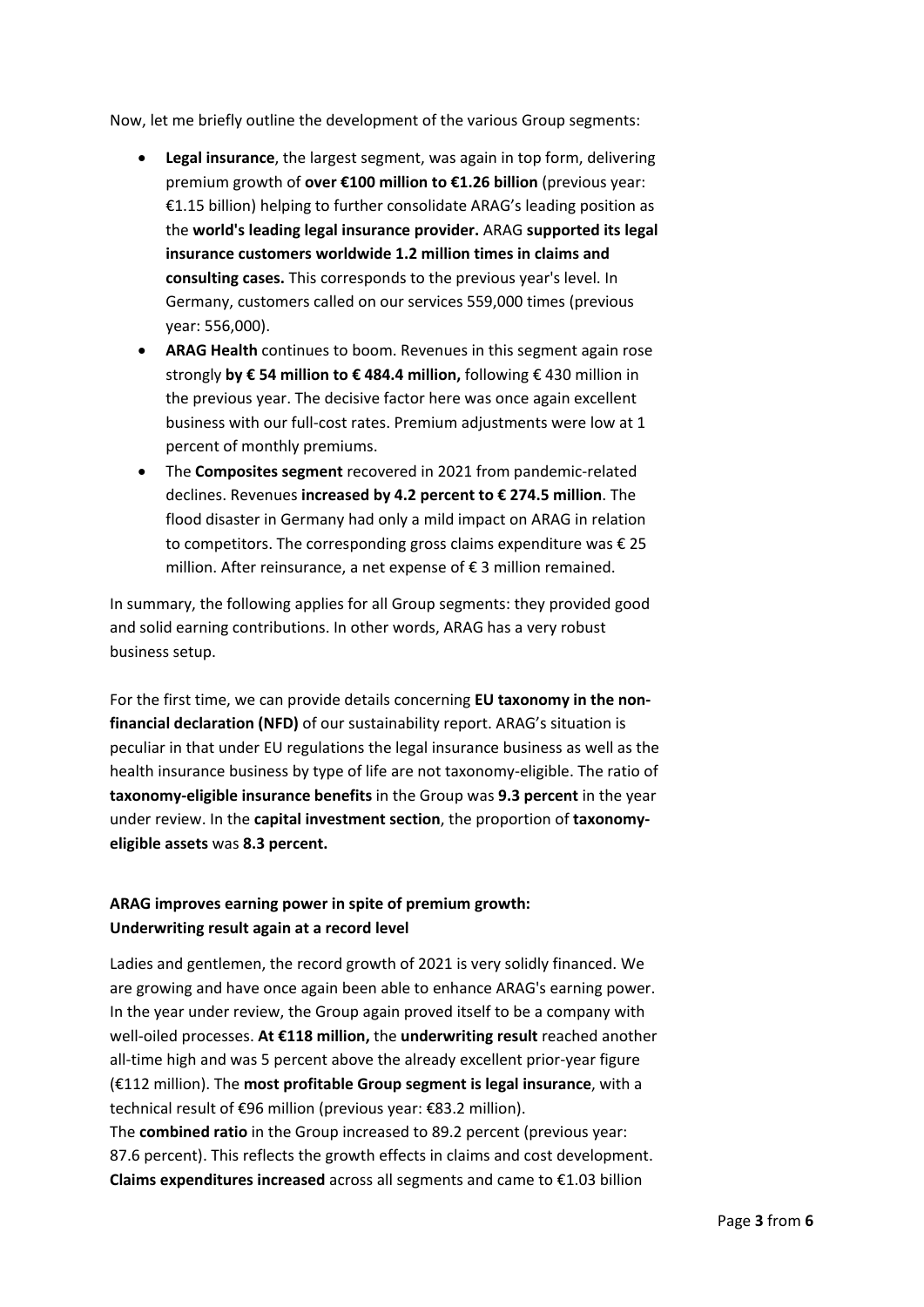(previous year: €935.6 million). **Costs** amounted to €744.6 million, compared with €674 million in the previous year. The increase is mainly due to higher commission payments and necessary investments in personnel and processes. Sixty new workplaces were created last year in the dynamically expanding health insurance segment alone.

**Capital investment income** benefited in 2021 from the overall positive market development. Earnings rose to €80.3 million from €78.4 million in the previous year.

All in all, **profit on ordinary activities** recorded an increase of **4 percent and climbed to €86.7 million** (previous year: €83.2 million).

As you can see from these key figures, all business units are intermeshing perfectly. Otherwise, the business expansions of recent years would not have been possible. Many of you know that ARAG has also seen different times and long lean periods in its history. Since 2013, the Group has been on a steady path to success. One thing is clear: All the achievements we see today are the result of hard work and the Company's correct decision to focus on its actual strengths.

## **II. Outlook: ARAG with best start to the year ever**

Let me now give you an outlook for the current business year. The enormous momentum of the ARAG Group continued through the first quarter of 2022. The start to the year 2022 was excellent. I hardly dare use this superlative again – but in fact it is accurate: Never in the history of ARAG, have we begun a new year so well. Premium revenues in the **first quarter continued to grow strongly by 10.4 percent to € 638 million** (previous year: € 576.4 million). In the German market, the Group delivered **solid premium growth of 8.4 percent.** The national growth drivers were **health insurance with 14 percent growth and German legal insurance with 6.6 percent.** ARAG also got off to an excellent start **internationally**, **posting a 14 percent rise** in premiums.

This persistently strong growth reflects **the significantly higher need for security in society as a whole.** We recognize a development that started back in 2020 with the outbreak of the pandemic. The Russian invasion of Ukraine in violation of international law is an unresolved geopolitical conflict that will heighten this need for security. We all sense that our world is not going to stay the way we have known it for decades. Consumers are responding and **looking for ways to secure their standard of living.** It is about the three **basic needs of work, housing and health**. And it is precisely in these three areas that ARAG offers protection and defense options. In this way, we can strike a chord with consumers.

**Legal insurance** in particular **has long ceased to be a niche product.** Rather, it helps to effectively secure **income and a roof overhead for families. Legal**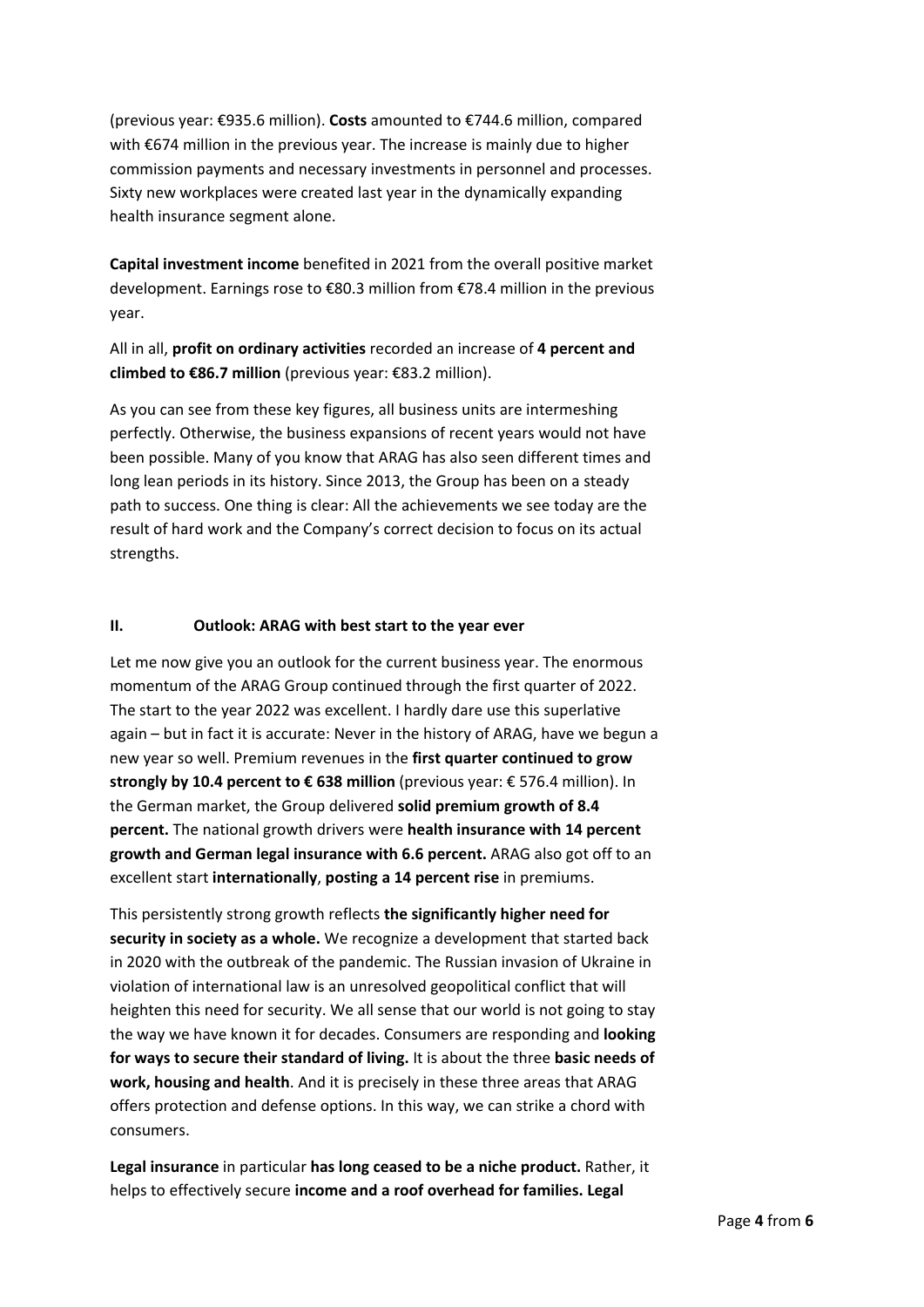**insurance is therefore an elementary form of coverage** – especially in times where more and more conflicts are likely to arise on account of rising prices.

Nonetheless, **we do not expect our business to achieve record levels again in fiscal year 2022** despite the brilliant start. The key factor here is the unclear impact of strong inflation. Today's peak inflation values were last measured in 1973. At that time, people didn't turn their backs on insurance cover. Nevertheless, we remain alert.

However, it is not our nature to simply stare in awe at the passage of time. We will continue to use ARAG's modern and strong position to further develop the Group. We will certainly not let up on this. In the upcoming days, for example, an advanced version of our premium product **ARAG Recht&Heim** will be launched on the German market.

The main factor behind ARAG's success is that we have drawn the **right conclusions from the requirements for digital transformation.** Meaning: At no point have we used digitization as a threat to cut staff. Instead, we encouraged our team to **see digitization as part of our growth story – in other words, as a stroke of luck**. All employees perceive themselves an active part of the processes involved and support to shape them. The Management Board is extremely proud of our highly motivated staff.

We completed the **ARAG Smart Insurer program** at the end of last year. But this does not mean that our digital transformation has now come to an end. The program has lifted the Group over an important innovation threshold. Now the work will continue at departmental level. And these are not just empty words. The **rapid development of AI-powered services** is a concise example of this. Two or three years ago, the development of AI-enabled service bots seemed something akin to Druid magic. Today, with appropriate software and a few tips from IT, departments can develop and test bots themselves. The development time is reduced to a few days. Even after the Smart Insurer Program, we will continue to move forward flexibly and pragmatically in digitization.

We also consider the Group to be very well positioned on another futureoriented issue: **Sustainable transformation** is clearly picking up speed. You know our position on this. This transformation will succeed only if it takes place on **the basis of social and economic stability.** We see **a clear role** here for ARAG as **the world's leading legal insurance company**. Legal insurance is an extremely effective means of enabling people to influence change processes. **ARAG stands above all for the "S" in ESG** (Environment, Social, Governance).

This month, we will discuss our options for this with the international organization **Justice Leaders.** This is an association of international law makers and supreme judges. They are working worldwide to strengthen the structures underpinning the rule of law. We are looking forward to this dialogue and the